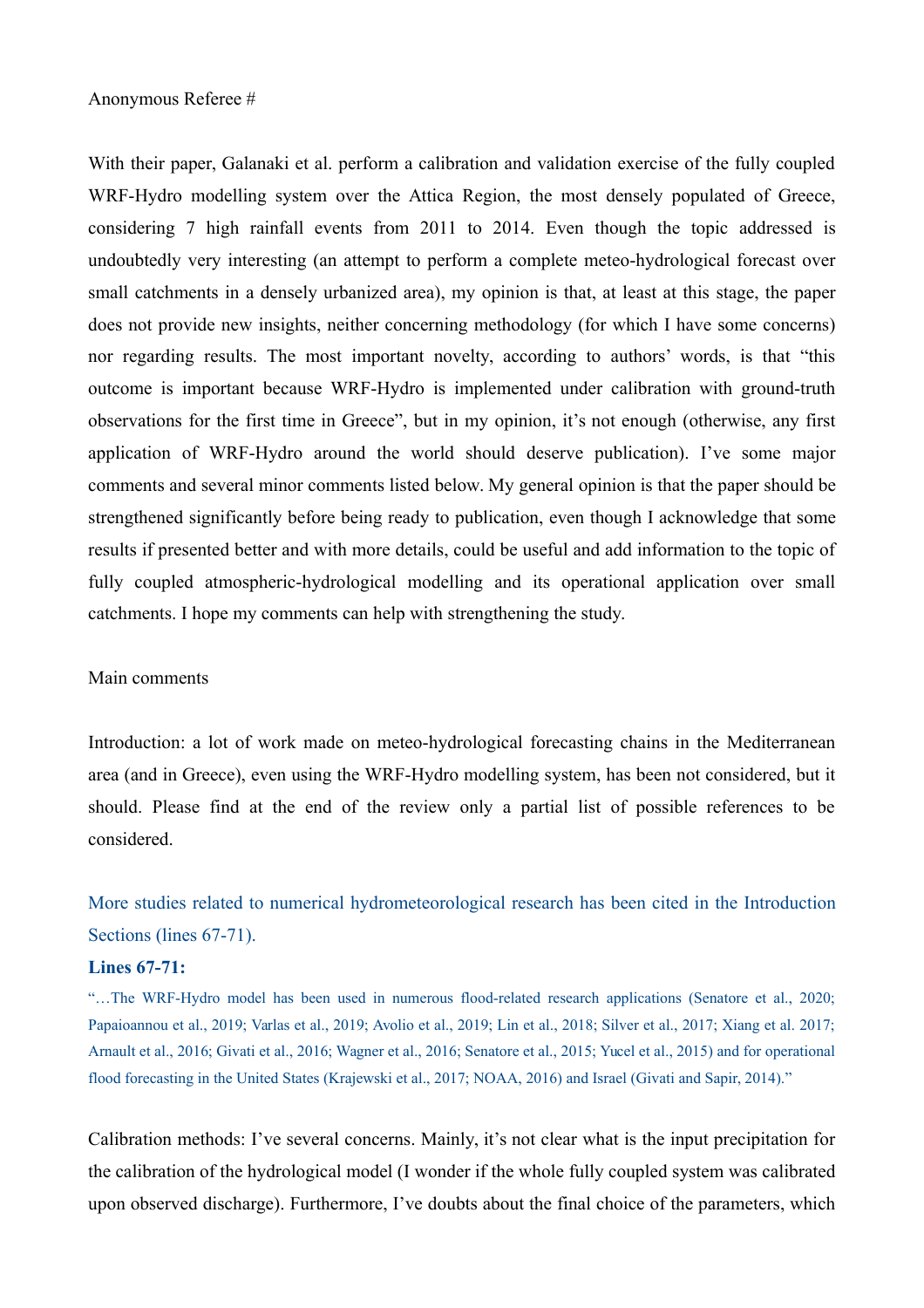not seldom are equal to one of the limits of the range of scaling factors. I also have other doubts for which I ask the authors to refer to my specific comments. Furthermore, I allow myself to suggest authors read the recently accepted paper of Fersch et al. (2020) dealing in the detail with WRF-Hydro calibration issues.

### **Concerning the precipitation:**

The calibration of the WRF-Hydro model was performed based on the WRF atmospheric forcing, including the precipitation fields. Several preliminary tests have been performed concerning the WRF model configuration (spin-up, physics parameterization; lines 175-177 and 199-204) in order to achieve the most accurate representation of the observed precipitation which is of great importance for simulating the corresponding observed discharge. Corrections have been applied to the manuscript to clarify the above (lines 261-263).

It is worth mentioning that previous studies calibrated the WRF-Hydro model following the same approach of forcing the model with WRF data (e.g., Li et al. 2020; Liu et al., 2020; Li et al. 2017; Silver et al., 2017).

### **Lines 261-263:**

"…The calibration of the WRF-Hydro model was performed using the WRF atmospheric forcing, including the precipitation fields, following the same approach of forcing the model with WRF data from previous studies (e.g. Li et al. 2020; Liu et al., 2020; Li et al. 2017)."

### **Concerning the calibrated parameters:**

The reviewer is right. The manuscript was modified to highlight this fact (lines 300-301 and 338- 339).

### **Lines 300-301:**

"…It should be noted that the optimal parameters for REFKDT and RETDEPRTFAC hit the lower and calibration limit, respectively. Relaxing their constraints may result to better calibrations results."

# **Lines 338-339:**

"…As in the case of Sarantapotamos, the optimum value for REFKDT reaches the lower calibration limit indicating that changing the calibration limit may let to better result."

Results: I wonder about the differences between precipitation results with and without fully coupling. Several studies show that for short simulations such as those performed in this study it is very difficult that differences emerge in the precipitation fields due to the differences in soil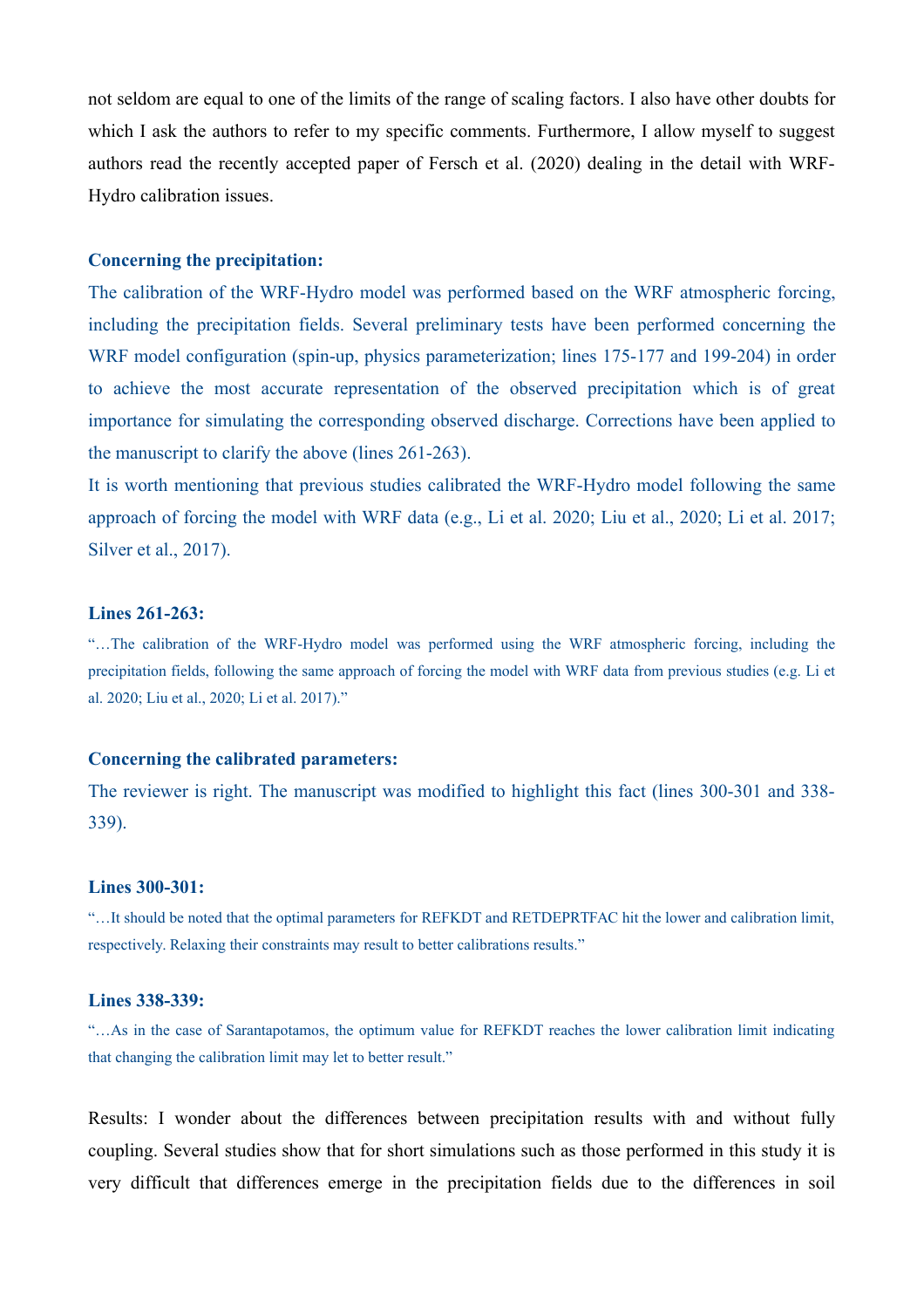moisture conditions. Among them, Avolio et al. (2019), which for a case study rather similar to those analyzed by the authors found that correct SST representation is much more impacting. Therefore, more details should be provided by the authors about how they reached their results, and they should try to explain the reasons they got these results.

The differences in the simulated precipitation between WRF-only and WRF-Hydro models have been addressed by examining the soil moisture and latent heat flux before the initiation of the precipitation for each event. Slight differences between the average values of the aforementioned parameters were found, which may affect the resulted precipitation. The authors are aware that this outcome is an indication, as highlighted in the manuscript, and that the effects of soil moisture on precipitation fields are more evident in long-term simulations, when the land surface variables read a steady state (e.g., Senatore et al., 2015). For this, they intend to perform an in-depth analysis for assessing the model's surface energy budget in a follow-up study.

The manuscript was modified to clarify the above (lines 388-399 and 436-447)

#### **Lines 388-399:**

"...Table 7 shows the basin average soil moisture (at the 1<sup>st</sup> level) and latent heat flux simulated by the WRF-Hydro and WRF-only models, at the time before the beginning of the examined storms events. As can be seen the soil moisture differences between the models range from 0.005 to 0.027  $\text{m}^3$  m<sup>3</sup> and latent heat flux differences span from 0.038 to 16.862 W/m<sup>2</sup> . These differences simulated by the two models provides an indication that the most accurate replication of the observed precipitation provided by the WRF-Hydro model compared to the WRF-only model is related to the physical process associated with the coupling of land-atmosphere and hydrological routing in the WRF-Hydro model. In particular, WRF-Hydro, affects the soil moisture content, due to the computation of the lateral redistribution and reinfiltration of the water (Gochis et al., 2013), which in turn influences the computation of the sensible and latent heat fluxes. These fluxes are associated with humidity and temperature in the lower atmosphere and consequently precipitation (Seneviratne et al., 2010). However, it should be noted that the effects of soil moisture on precipitation fields are more evident and valid in long-term simulations when the land surface variables reach a steady state (Fersch et al., 2020; Senatore et al., 2015)."

### **Lines 436-447:**

"A preliminary analysis of key water budget components indicated that the precipitation simulation improvement provided by the WRF-Hydro system may be related to the feedback of the terrestrial hydrology parameterization on the modeled atmosphere. A follow up study could focus on the further investigation of impact of the more detailed representation of the interaction between the land surface and hydrology processes to the surface energy budget under the WRF-Hydro coupling scheme by applying long-term simulations and validated the results against ground-based or satellite observation, considering limitations arising from internal model variability (Bassett et al., 2020) and domain size (Fersch et al, 2020; Arnault et al., 2018). Also, the incorporation of the SST update into the model will be considered as previous studies shown a positive feedback to simulations (Avolio et al., 2019; Senatore et al., 2015).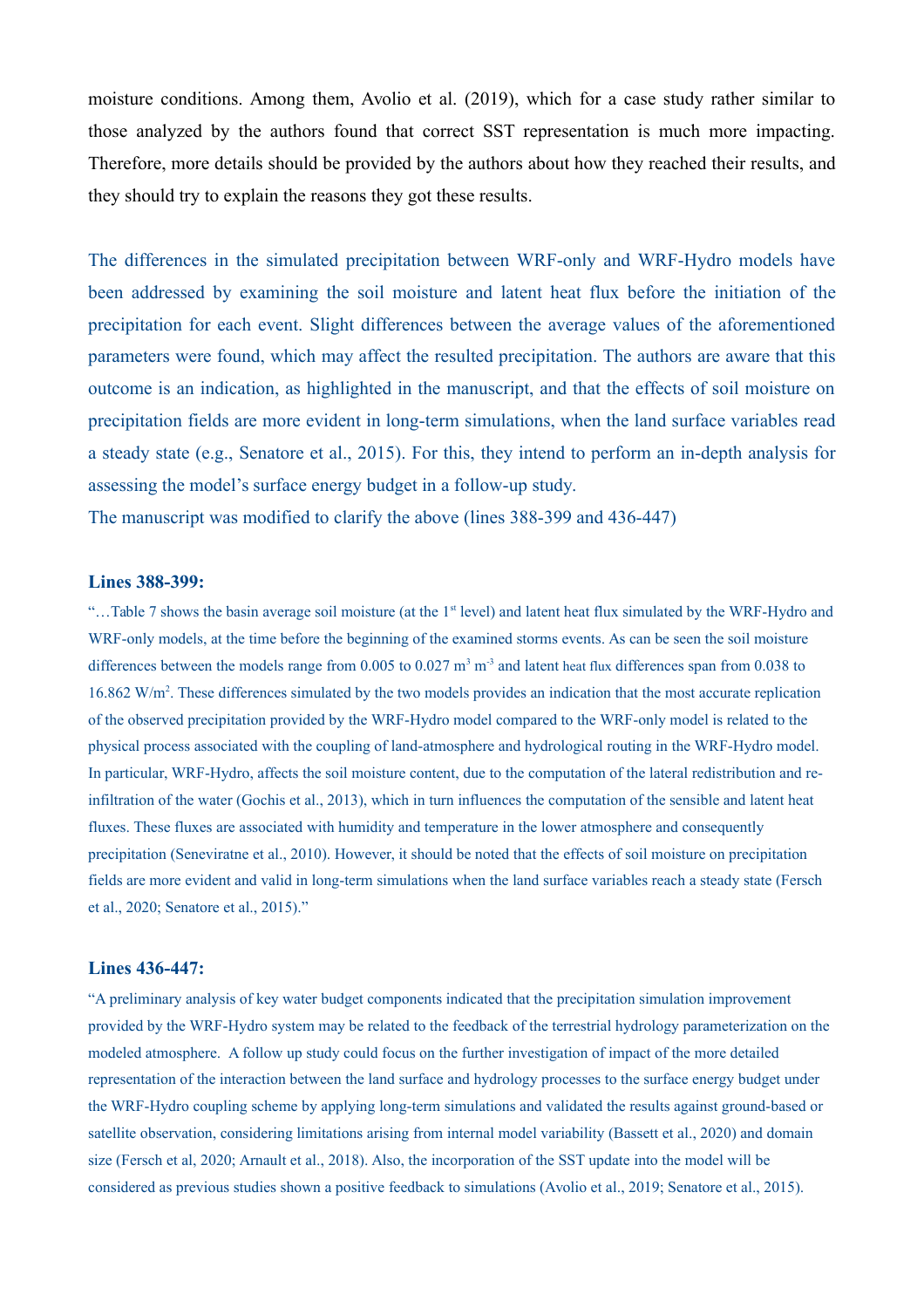Even though a more detailed analysis is required to explore the sensitivity of the simulated precipitation to the coupling between hydrological and land-atmosphere processes, the current study demonstrates that the coupled WRF-Hydro model has the potential to enhance precipitation forecast skill for operational flood predictions."

Furthermore, concerning the presentation of the results themselves, much more details should be given (please refer to specific comments).

### Please find the author's responses in the specific comments.

Concerning the utility of the study for "operational forecasting purposes", the authors should at least discuss: 1) why they use in their study reanalyses instead of operational GCM forecasts, which makes their study not completely indicative for operational purposes in terms of forecasts performance; 2) what is the additional computational burden of fully coupled simulations and if it's worth it.

1) Unfortunately, the on-line availability of the GFS forecasts is limited for historical periods as the studied one (2011- 2014). GFS initialization data could be ordered for the investigated events but at a coarse spatial resolution  $(0.5^{\circ}x0.5^{\circ})$ , which was not consider adequate for forcing the WRF simulations having a coarse domain (do1) resolution of 18 km. For this, the ERA5 reanalysis data were preferred over the GFS operational forecasts in this study. Concerning the ECMWF IFS forecasts, unfortunately, their availability is restricted to National meteorological services or users with a special paid contract. The manuscript has been modified accordingly (lines 195-198)

### **Lines 195-198:**

"…It should be noted that the use of ERA5 reanalysis data was preferred instead of the operational GFS data, as the online availability of the GFS forecasts is limited for historical periods. GFS initialization data could be ordered for the investigated events but at a high spatial resolution of  $0.5^\circ \times 0.5^\circ$ , which was not considered adequate for forcing the WRF simulations having a coarse domain (do1) resolution of 18 km."

2) The manuscript has been modified accordingly to address the computation burden of fully coupled simulations (lines 448-454)

#### **Lines 448-453:**

"…For an operational point of view, the application of a coupled WRF-Hydro model to exploit its beneficial impact in simulating precipitation is partially limited due to the additional computational time needed for the execution of the WRF-Hydro model. In particular, in our case, a three day coupled WRF-Hydro forecast considering a prior 12 hours spin up under the investigated configuration requires x1.35 time compares to WRF-only implementation in 140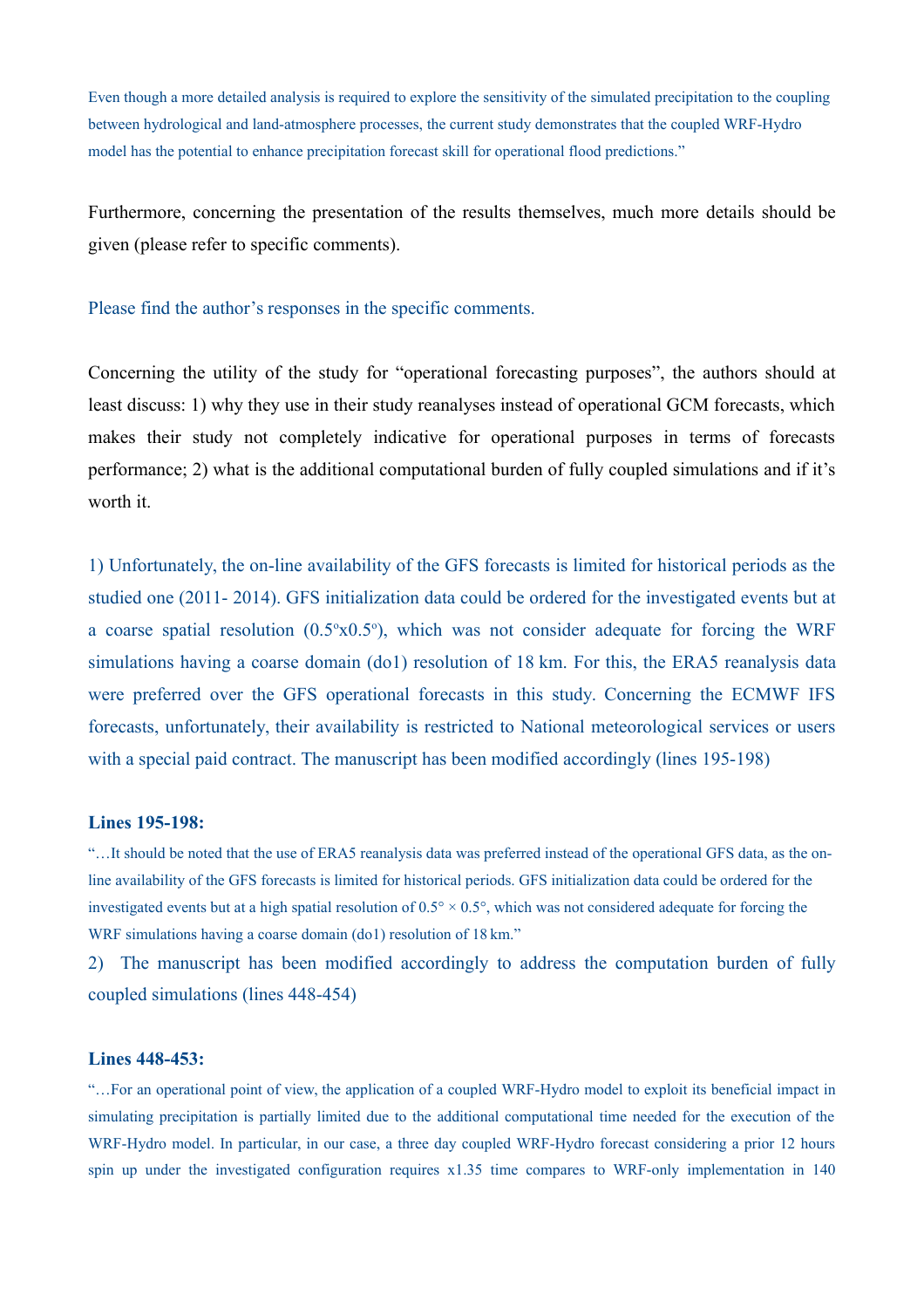computing nodes. It should be noted that the extra computational time depends on the WRF-Hydro configuration and the computing resources, in which the model is applied."

Finally, I suggest a general review of the text concerning English grammar and style (some comments, as examples, are provided below).

Revisions concerning the English were made throughout the whole manuscript.

Specific and minor comments:

L53: Wagner

# Changed accordingly.

Fig. 1a: the hydrological features are not clear. I suggest separate panels where the analyzed catchments (including their borders) are represented better. I guess that, given the high urbanization level, land cover is also an important piece of information to highlight. Finally, all the toponyms cited in the text (e.g., Cithaeron mountain range, Halandri's stream, etc.) should be reported in the map

## Fig. 1 was updated accordingly.

L78: increased concerning what? To the past? What period? Please specify, otherwise, I suggest another term (e.g., high?). Anyway, the sentence looks a bit redundant.

The sentence was corrected.

L95: by the Ymittos Mountain

### Corrected.

L100: I guess "were provided". This term "provide" is used 4 times in 5 consecutive lines. Probably the text could be revised

Lines 117-126 were modified to address this issue.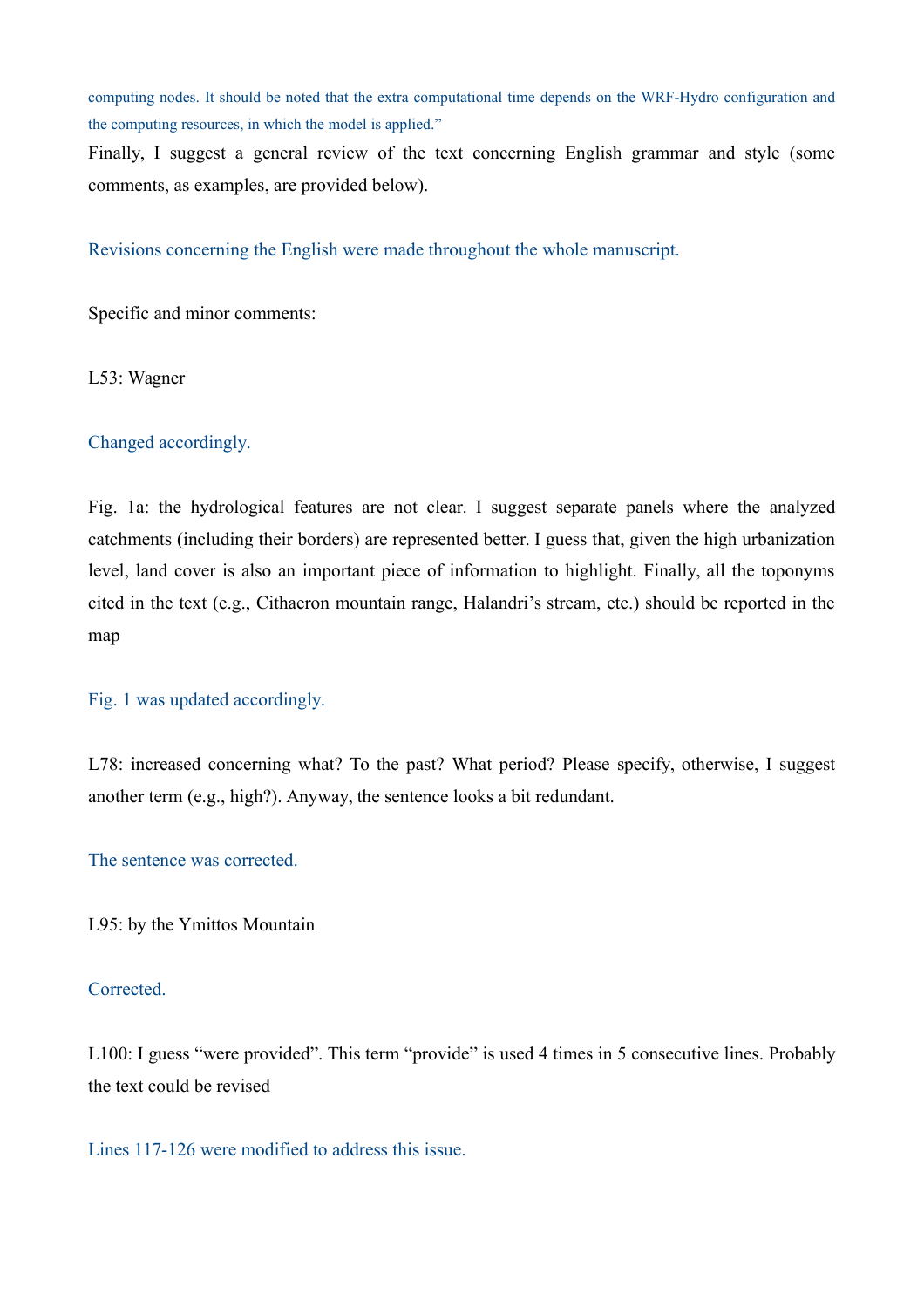L106: I would organize Table 1 from the oldest to the most recent event. Furthermore, I suggest dealing with events #5 and #6 merging them, I guess they depend on the same synoptic situation.

Table has been organized according to the reviewer's suggestion. The old events #1 and #7 have been merged (new event #4), while the old events #5 (new event #2) and #6 (new event #3) were kept separately as they refer to different dates, and, consequently, they are characterized by different atmospheric conditions (lines 127-154).

L114: "were occurred" not correct

Changed to "were reported"

L128: D04

Corrected.

L137: please revise the text

The text was revised.

LL139-147: this information should be included in Table 2, possibly along with the corresponding WRF options

Table 2 was updated accordingly.

L145: it would be useful to explain why the Noah LSM scheme is preferred to the more recent Noah-MP

The manuscript was modified to justify the use of the Noah LSM (lines 185-189).

### **Lines 185-189:**

"...Noah-MP introduces multiple options and tunable parameters to simulate the land surface processes. However, the default values of these options and parameters are not suitable for every study area (e.g. Giannaros et al., 2019). In contrast, the Noah LSM has been tested and applied successfully in several studies focusing in Greece (e.g. Varlas et al., 2019; Papaioannou et al., 2019; Giannaros et al., 2020)."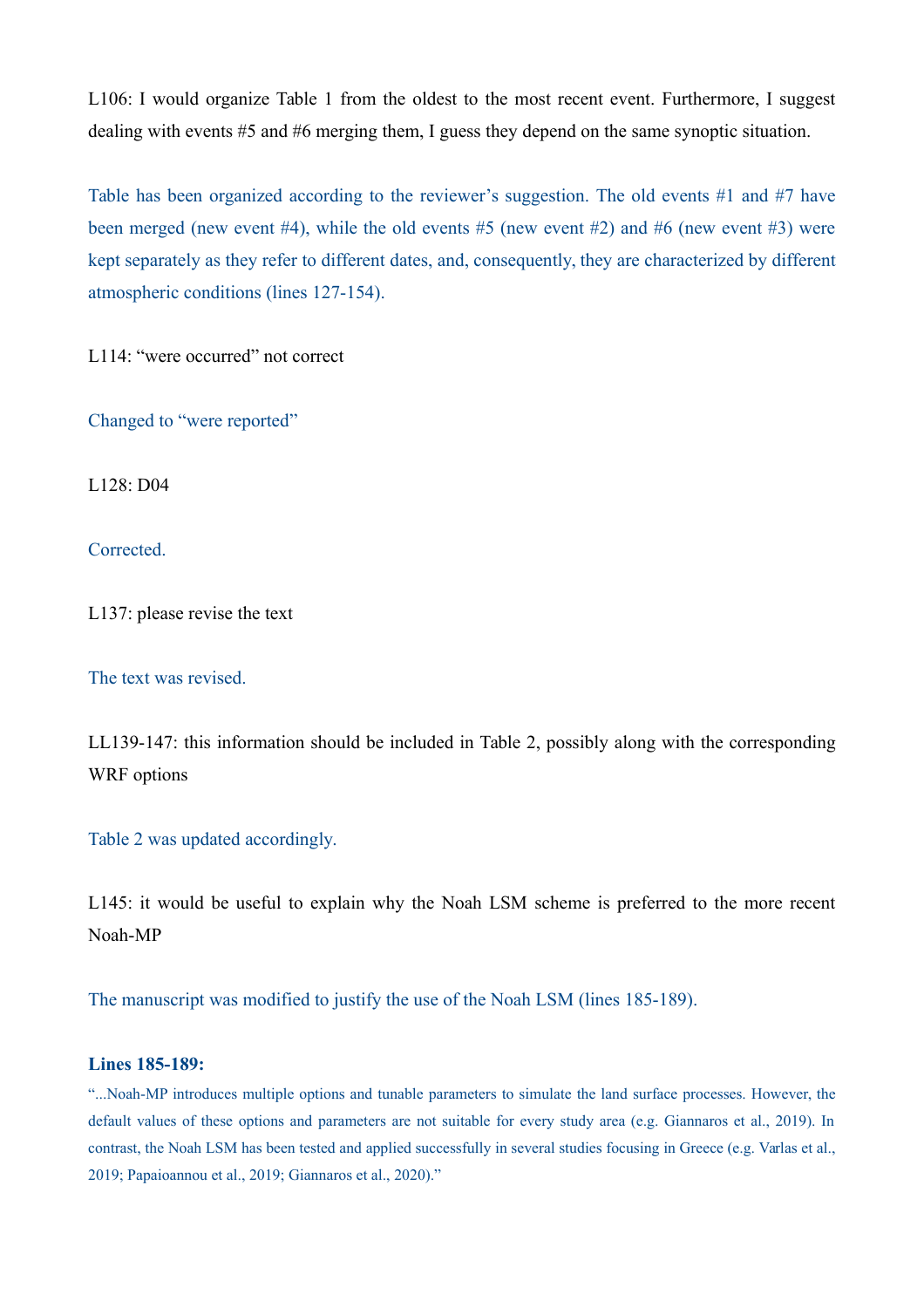L157: "The simulation periods for each event are presented in Table 1." Not clear: do the simulations include always the whole days (i.e., from 00:00 to 00:00)? Anyway, what spin-up times were selected?

The spin-up time and the exact time of the simulations' start and end are now included in Table 1.

Section 2.2.2. Even if it is already specified in the title of Section 2.2, I would specify here that WRF-Hydro is used in fully coupled (i.e., two way) mode.

The manuscript was changed accordingly.

L167:  $605/95$  = circa 7. So, the disaggregation factor is 7? Please highlight more this feature and explain your choice.

More information was added concerning the choice of disaggregation factor (lines 215-219).

### **Lines 215-219:**

"…The catchments' routing grids were computed based on SRTM 90 m topography data using the WRF-Hydro GIS pre-processing toolkit. In order to exploit this high-resolution input dataset, avoiding interpolation to a coarser grid (Verri et al., 2017; Gochis and Chen, 2003), a ~95 m spatial resolution WRF-Hydro domain was configured over the WRF innermost domain. Thus, the ratio between the high-resolution terrain routing grid and the WRF land surface model (aggregation factor; AGGFACTRT) was set to 7."

L183: I'm not aware that the stepwise approach is somehow recommended. There are many examples of mixed or automated calibration approaches. Among the others, I suggest a very recent one by Fersch et al. (2020). The cited work of Cuntz et al. refers to Noah-MP, not to WRF-Hydro.

The reviewer is right. The manuscript was modified accordingly.

L196: I guess "when a parameter was calibrated"

## Corrected.

L196: I understand that there's a kind of hierarchy in parameters calibration, but it's not clear which is the parameter calibrated first and which later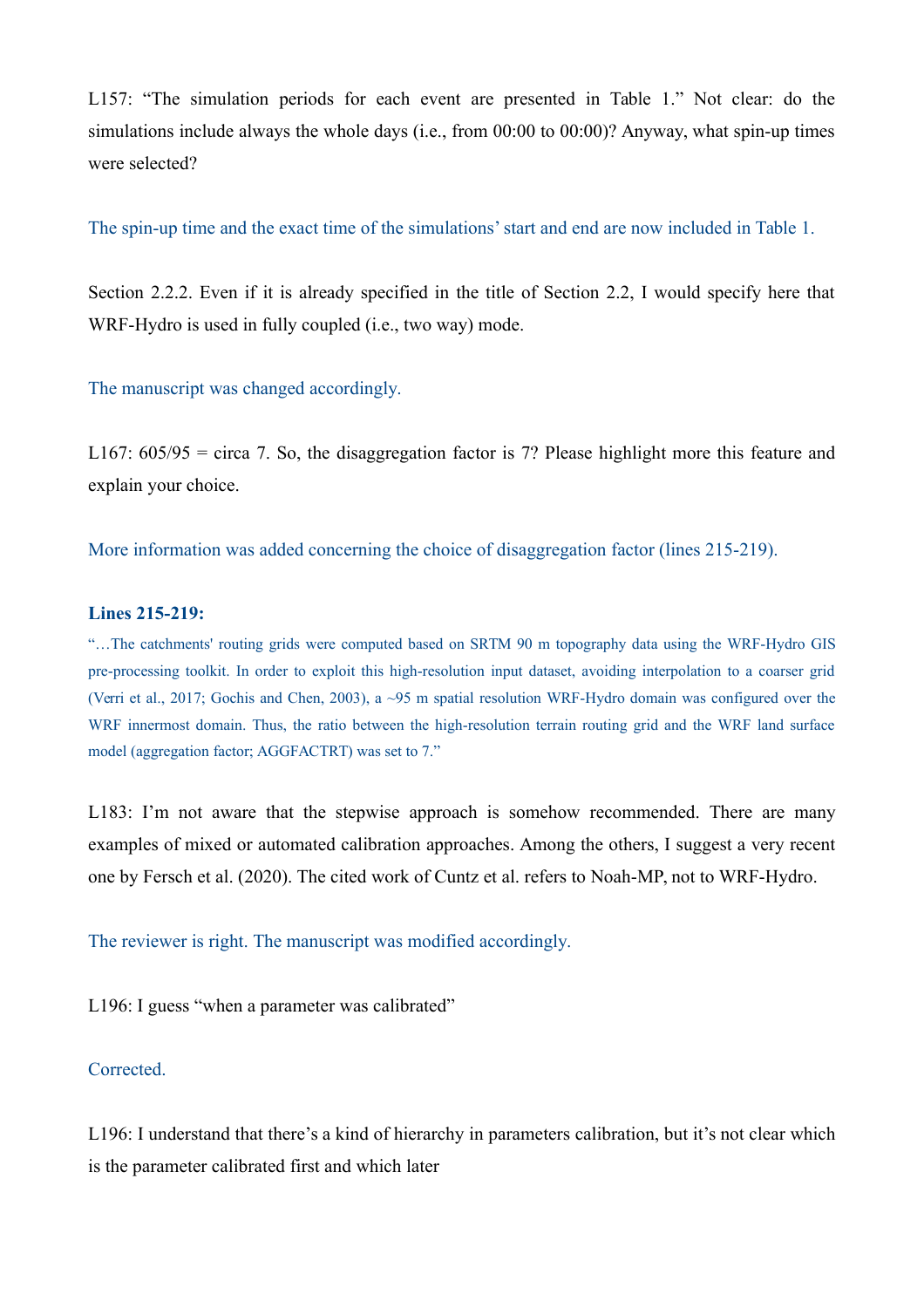The manuscript was modified to clarify this issue (lines 252-253).

## **Lines 252-253:**

"…Thus, the parameters were calibrated in the following order: REFKDT, RETDEPRTFAC, OVROUGHRTAC and MannN<sup>"</sup>

Section 3.1.1: the fundamental information about the initial value of all the calibrated parameters is missing. Furthermore, other information is missing: e.g., what precipitation values were used for the calibration?

Table 3 has been updated to include the default values of the calibrated parameters. Concerning precipitation, please refer to the main comment concerning calibrated methods.

L217: the value is at the border of the calibration range. This means that probably the authors should explore other lower values for REFKDT, relaxing their constraints. The same for RETDEPRTFAC

Please refer to the main comment concerning calibrated methods.

L219: it's even more unclear what precipitation was used for calibration. I hope observed, not simulated (in Fig. 2 there are two simulated precipitation series) L224: no displacement would have been necessary if observations were considered.

Please refer to the main comment concerning calibrated methods.

Figs.2, 5, 6, etc. show both WRF-Hydro and WRF precipitations, but they are not introduced and the difference is not explained in due time into the text.

The authors consider essential the fields of observed and simulated (WRF-Hydro) temporal evolution of precipitation to be in the same subplot with the observed and simulated temporal evolution of discharge. Indeed, the discussion concerning the simulated temporal evolution of precipitation from WRF-only simulations is introduced at the last section of the results. We could extract the field of precipitation from WRF-only simulations from the existed figures and reproduce the same figures for the precipitation at the sector 3.3, but we consider that it will be confusing to show these figures twice.